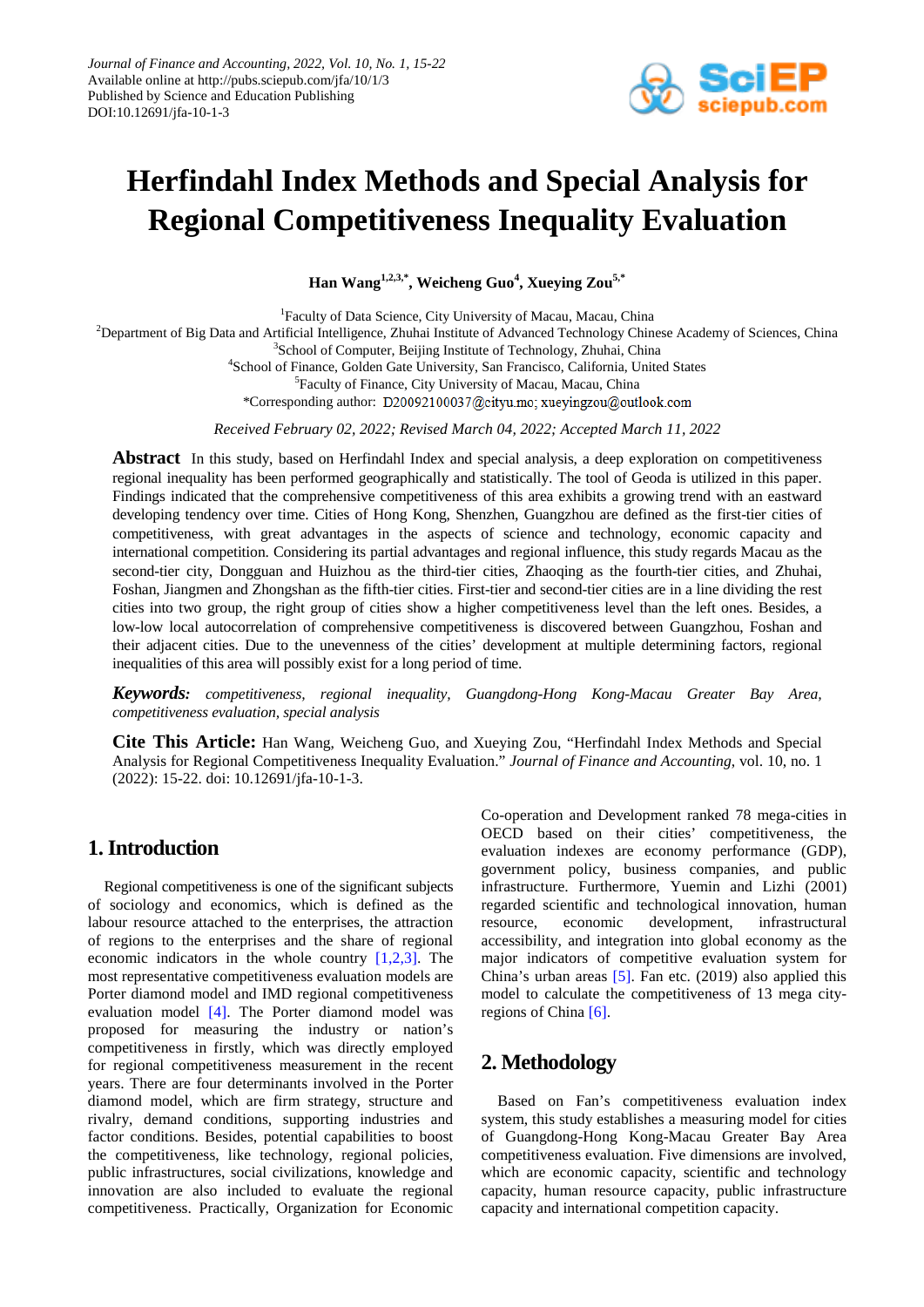### **2.1. Data Collection and Preparation**

The indicators of 2016, 2017 and 2018 were calculated or collected from the government statistics and the internet searching. Data related to economic output, industrial structure, capital scale, urbanization level, labour level, human capital, export-oriented economy and globalization, the investment in R&D and transportation of highway and airline was collected from Guangdong statistical yearbook, statistic database of Macau and Hong Kong annual digest of statistics. Numbers of companies listed in world's top 500 were gathered from Fortune China Netword. The number of national laboratories and QS world's top 500 universities were from online searching. In parenthesis, QS university rankings is one of the most popular annual university rankings, which are provided by Quacquarelli Symonds (QS) company for Times Higher Education Supplement. Numbers of high-speed rail service average per day was obtained from the 12306-internet ticketing and reservation system, which is the official channel for railway booking behaviors in China. Numbers of mobile phone users were collected from Statistic Database of Guangdong-Hong Kong-Macau Greater Bay Area. Scores of world city were from internet online, which were calculated by Globalization and World Cities (GaWC). This organization (GaWC) was created by geography department at Loughborough university, who synthetically evaluates cities among the GaWC Research Network. Furthermore, the number of released patents is gathered from Guangdong statistical yearbook, database of Macau, Hong Kong annual digest of statistics and the reports of statistics bulletin of the national economic and social development for Huizhou, Zhaoqing, Jiangmen and Zhongshan in 2016, 2017 and 2018, which is issued by the local bureau of statistics and available in the Chinese Statistics Web Links. The urbanization level was measured by the indicator of urbanization rate, which is measured by such equation:

$$
urbanization rate = \frac{urban\ population}{total\ population} \tag{1}
$$

The dependence on foreign trade was calculated by such equation:

Dependence on foreign trade

\n
$$
= \frac{\text{total volume of imputand export trade}}{\text{gross domestic product}}
$$
\n
$$
(2)
$$

### **2.2. Core Competitiveness and Regional Inequality Analysis**

This study analyses the regional distribution of indicators for the Great Bay Area based on information entropy and Herfindahl index. Cities whose Herfindahl index value of specific indicator proports the total more than 5% are regarded as the core cities. The algorithm of the Herfindahl index is as the following:

$$
H_j = \sum_{i=1}^{N} \left(\frac{X_{i,j}}{X_j}\right)^2
$$
 (3)

The Herfindahl index is always employed to measure the concentration Ratio of regions or industries [\[6,7\].](#page-7-3) For instance, Kang and Park (2019) utilized the Herfindahl index and BASS competitive model to analyze the competitiveness of the explosive growth of mobile application service industry in Korea [\[7\].](#page-7-4) Fan, etc. (2019) also utilized Herfindahl index and the threshold of 5% to define core cities [\[6\].](#page-7-3)

#### **2.3. Spatial Analysis with Geoda Software**

This study applied Geoda software [\[8\]](#page-7-5) to make a spatial analysis on the competitiveness and regional inequality of Guangdong-Hong Kong-Macau Greater Bay Area. A process of hierarchical clustering and spatial autocorrelation analysis is performed on the result of comprehensive competitiveness of the Great Bay Area in 2016, 2017 and 2018. The method of hierarchical clustering aims at finding out how comprehensive competitiveness distributed geographically. While the goal of spatial autocorrelation analysis is exploring the spatial relevance and agglomeration between targeted cities, where a global Moran's index  $(GMI_t)$  and a local Moran's index  $(LMI_{ti})$  are involved [\[9\].](#page-7-6) The algorithms of calculating  $GMI_t$  and  $LMI_{ti}$  are as following:

$$
GMI_{t} = \frac{\sum_{i=1}^{n} \sum_{j\neq i}^{n} w_{ij} (x_{ti} - \overline{x}_{t}) (x_{tj} - \overline{x}_{t})}{s^{2} \sum_{i=1}^{n} \sum_{j=1}^{n} w_{ij}}
$$
(4)

$$
LMI_{ti} = \frac{(x_{ti} - \overline{x}_t)}{s^2} \sum_{j \neq i} w_{ij} \left( x_{tj} - \overline{x}_t \right)
$$
 (5)

In such algorithms,  $n$  is the number of target cities, which equals 11,  $w_{ii}$  is the spatial weight value of destination *i* and *j*,  $s^2$  represents the attribute variance,  $X_{ti}$  and  $X_{ti}$  are the competitive values of *i* and *j* in year *t*.

## **3. Results and Discussion**

#### **3.1. Competitiveness Analysis**

Competitiveness capability of indexes (x) are presented, where economic capacity (x1), scientific and technical capacity (x2), human resource capacity (x3), public infrastructure capacity (x4), and international competition capacity (x5) are involved. Results show that the cities of Shenzhen, Guangzhou, Macau, and Hong Kong are the top-4 cities in the three years. The competitiveness is in an increasing trend from 2016 to 2018. As shown in [Table 1](#page-2-0) and [Figure 1.](#page-2-1)

Furthermore, the following table demonstrates that Hong Kong possesses the highest capacity for public infrastructure and international competition in the three years, and for economic capacity in 2016. Macau holds the highest capacity for economics in 2017 and 2018, and for science and technology in 2016. Throughout the three years, the highest record of human resource capacity is made by Guangzhou. And Shenzhen is proved to be the most competitive city in scientific and technology in 2017 and 2018.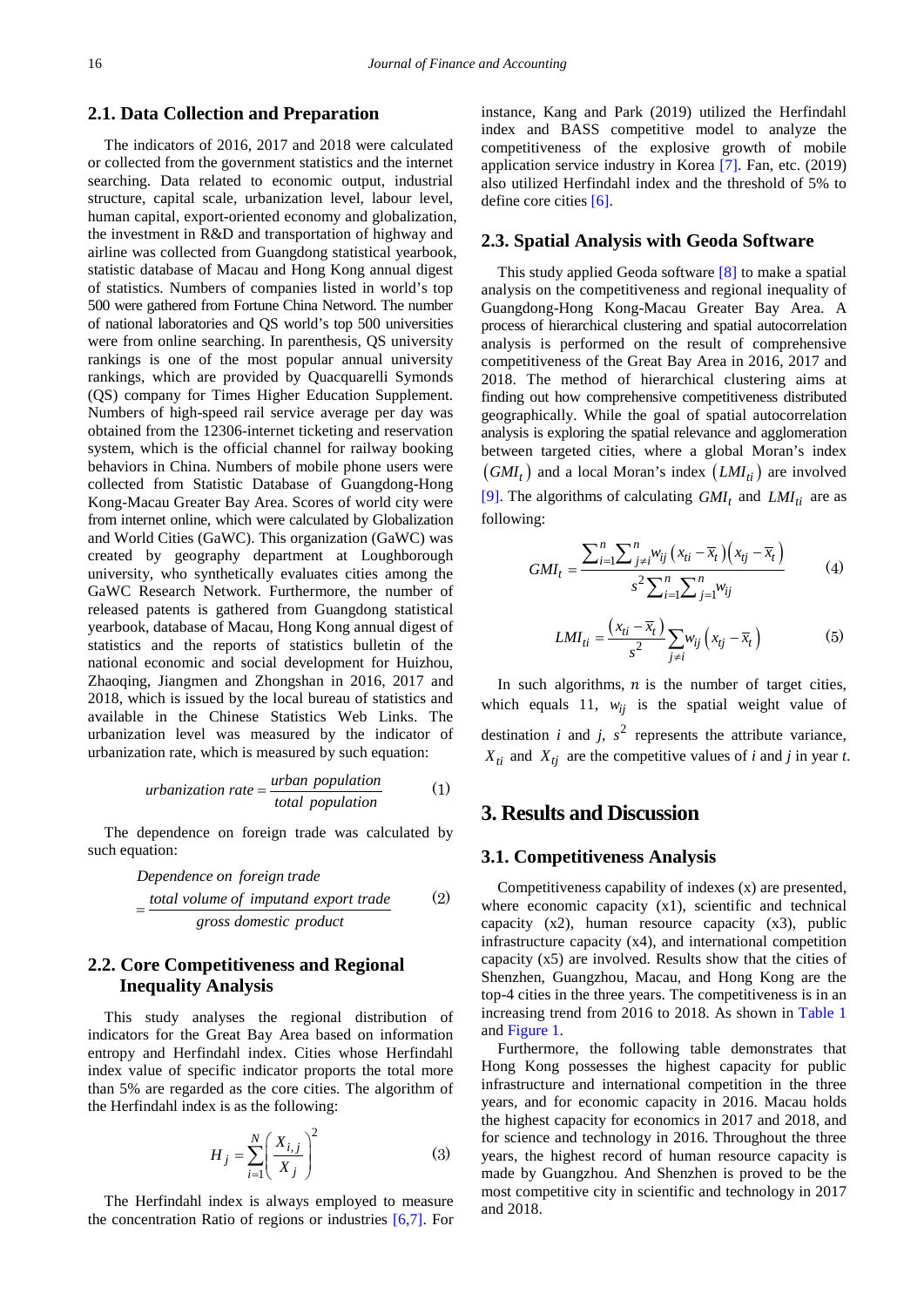<span id="page-2-1"></span>

**Figure 1.** The analysis of competitiveness for Guangdong-Hong Kong-Macau Greater Bay Area from the second-level-index perspective

| Table 1. The analysis of competitiveness for Guangdong-Hong Kong-Macau Greater Bay Area from the second-level-index perspective |  |  |  |  |  |  |
|---------------------------------------------------------------------------------------------------------------------------------|--|--|--|--|--|--|
|                                                                                                                                 |  |  |  |  |  |  |
|                                                                                                                                 |  |  |  |  |  |  |
|                                                                                                                                 |  |  |  |  |  |  |

<span id="page-2-0"></span>

|                 |          |          | 2016     |          |          |          |          | 2017     |          |          |          |          | 2018     |          |          |
|-----------------|----------|----------|----------|----------|----------|----------|----------|----------|----------|----------|----------|----------|----------|----------|----------|
| cities          | x1       | x2       | x3       | x4       | x5       | x1       | x2       | x3       | x4       | x5       | x1       | x2       | x3       | x4       | x5       |
| Hong Kong       | 0.125    | 0.047    | 0.098    | 0.332    | 0.388    | 0.144    | 0.05     | 0.111    | 0.4      | 0.405    | 0.13     | 0.054    | 0.093    | 0.411    | 0.398    |
| Macau           | 0.123    | 0.117    | 0.124    | $-0.003$ | $-0.001$ | 0.193    | 0.113    | 0.121    | $-0.003$ | $-0.001$ | 0.192    | 0.101    | 0.116    | $-0.003$ | $-0.001$ |
| Guangzhou       | 0.018    | 0.03     | 0.242    | 0.078    | 0.195    | 0.02     | 0.037    | 0.283    | 0.078    | 0.215    | 0.019    | 0.041    | 0.326    | 0.078    | 0.298    |
| Shenzhen        | 0.061    | 0.109    | 0.036    | 0.049    | 0.102    | 0.086    | 0.134    | 0.033    | 0.05     | 0.16     | 0.105    | 0.205    | 0.04     | 0.05     | 0.067    |
| Zhuhai          | 0.004    | $-0.001$ | $\Omega$ | $-0.001$ | $-0.003$ | 0.03     | $-0.002$ | $\Omega$ | $-0.001$ | $-0.002$ | 0.003    | $-0.002$ | $-0.001$ | $-0.002$ | $-0.003$ |
| Foshan          | 0.001    | 0.005    | $-0.003$ | 0.009    | $\Omega$ | 0.004    | 0.009    | $-0.003$ | 0.004    | 0.007    | 0.003    | 0.008    | $-0.002$ | 0.012    | 0.022    |
| Dongguan        | $-0.002$ | 0.017    | 0.02     | $-0.002$ | 0.002    | $-0.001$ | 0.019    | 0.023    | $-0.002$ | 0.015    | 0.049    | 0.028    | 0.025    | $-0.001$ | 0.028    |
| Huizhou         | $-0.001$ | $-0.008$ | $-0.002$ | $-0.001$ | $-0.004$ | 0.002    | $-0.008$ | $-0.002$ | $-0.001$ | $-0.004$ | 0.087    | $-0.008$ | $-0.002$ | $\Omega$ | $-0.004$ |
| <b>Zhaoging</b> | $-0.003$ | $-0.002$ | $-0.003$ | 0.001    | $-0.001$ | $-0.002$ | $-0.002$ | $-0.003$ | $-0.001$ | $-0.002$ | $-0.004$ | $-0.003$ | $-0.003$ | $-0.001$ | $-0.002$ |
| Jiangmen        | 0.001    | $-0.007$ | $-0.004$ | 0.018    | $-0.002$ | 0.004    | $-0.007$ | $-0.004$ | 0.014    | $-0.004$ | 0.029    | $-0.008$ | $-0.004$ | 0.011    | $-0.004$ |
| Zhongshan       | $-0.004$ | $-0.004$ | $-0.005$ | 0.018    | $-0.004$ | $-0.005$ | $-0.004$ | $-0.005$ | 0.02     | $-0.002$ | 0.038    | $-0.004$ | $-0.005$ | 0.012    | $-0.001$ |

Note: x1: economic capacity, x2: scientific and technology capacity, x3: human resource capacity, x4: public infrastructure capacity, x5: international competition capacity.

# **3.2. Spatial Analysis**

This study performs a spatial analysis with Geoda software, geographically presents the results of the competitiveness for the Great Bay Area. Spatial distributions of the comprehensive competitiveness and economic competitiveness (shown as [Figure 2](#page-3-0) and [Figure 3\)](#page-3-1) exhibit that there is a reginal competitiveness developing tendency of moving eastward from 2016 to 2018 for such two indicators.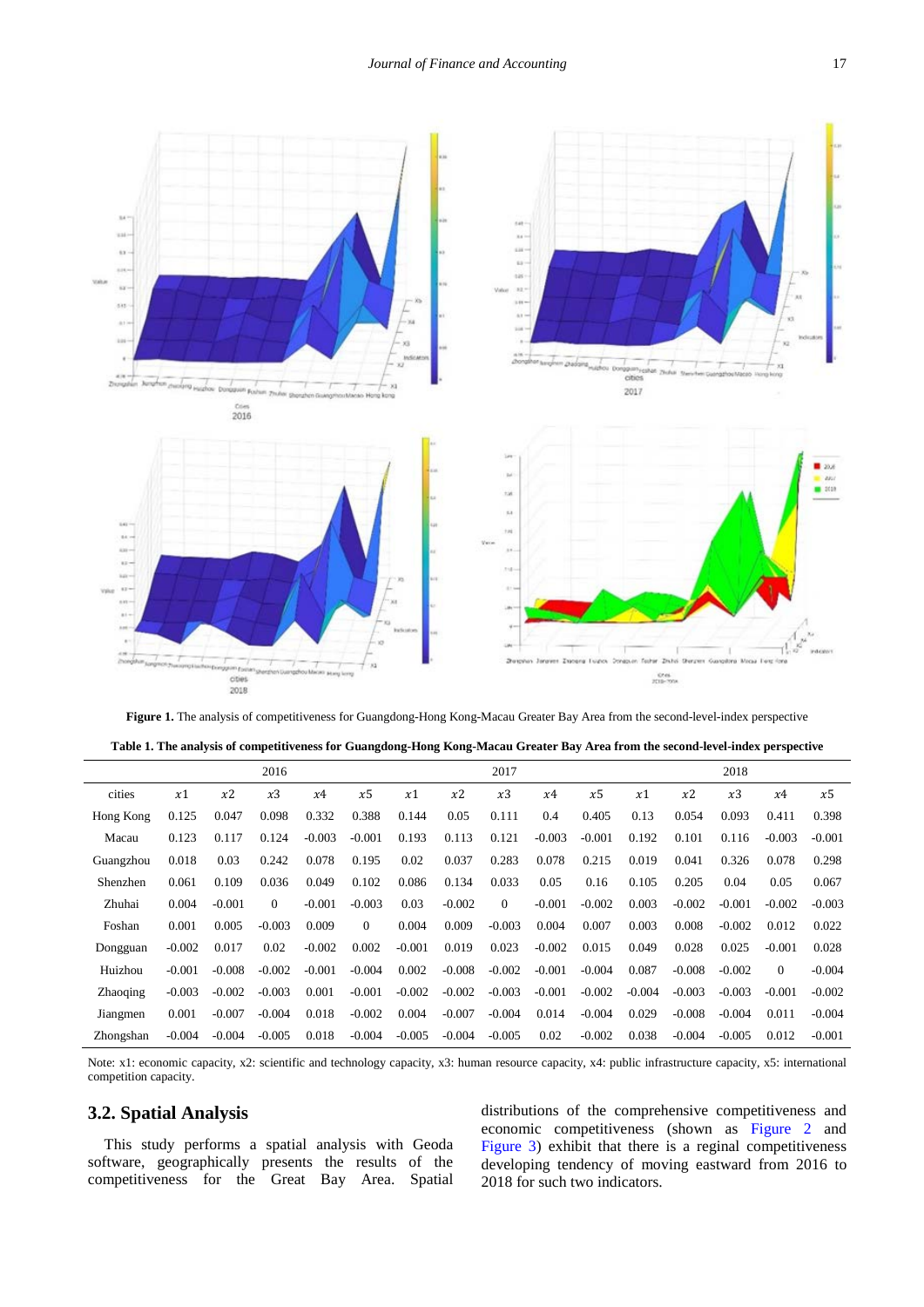<span id="page-3-0"></span>

**Figure 2.** The comprehensive competitiveness differentiation change of Guangdong-Hong Kong-Macau Greater Bay Area from 2016 to 2018

<span id="page-3-1"></span>

**Figure 3.** The economic competitiveness differentiation change of Guangdong-Hong Kong-Macau Greater Bay Area from 2016 to 2018

<span id="page-3-2"></span>

**Figure 4.** Spatial autocorrelation results based on Global Moran's I

<span id="page-3-3"></span>

**Figure 5.** Spatial autocorrelation results based on local Moran's I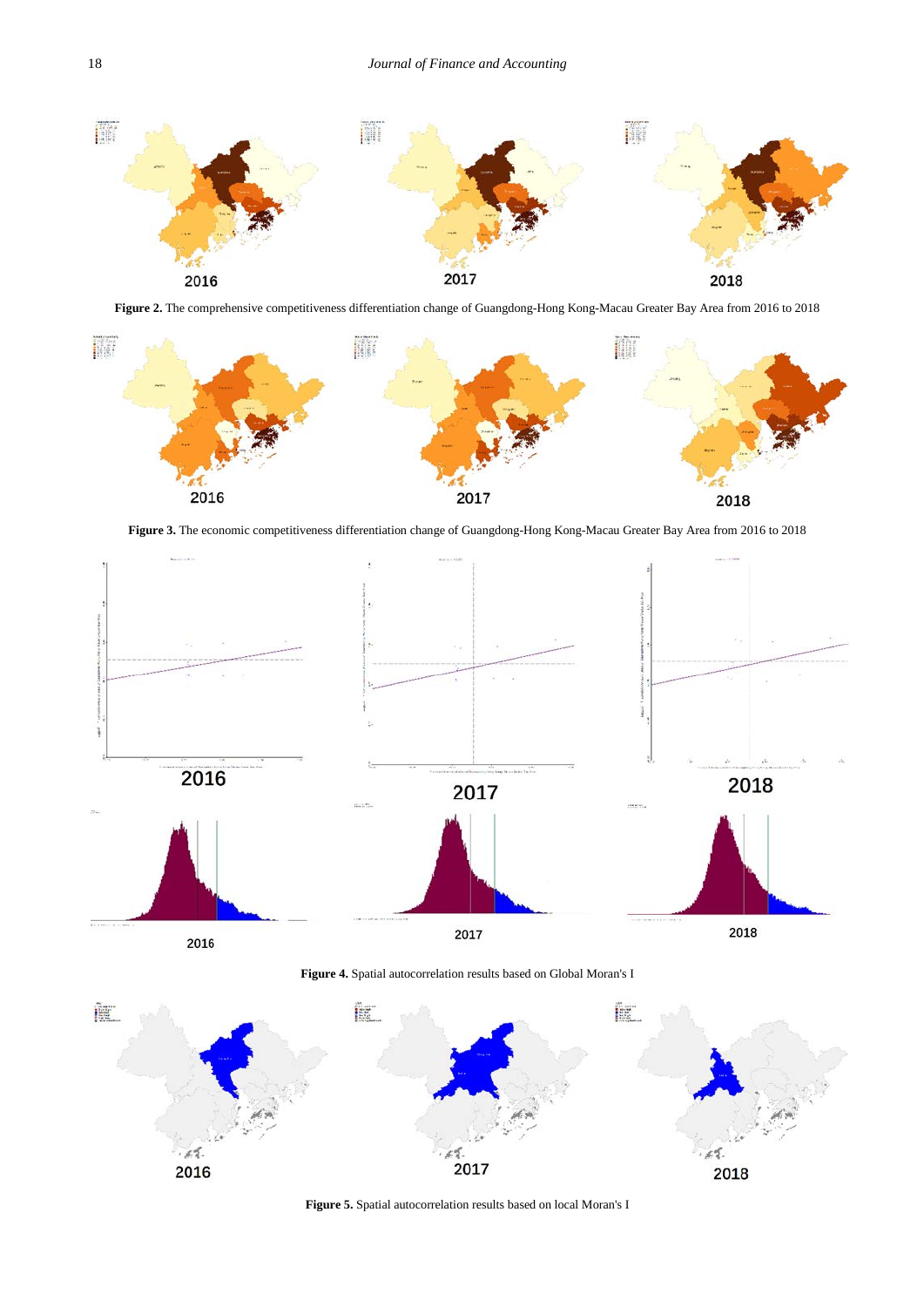As [Figure 4](#page-3-2) shown, when it comes to the spatial autocorrelation results based on local Moran's I, there is a low-low relationship between Guangzhou and its adjacent cities in 2016 and 2017. Foshan presents a low-low relationship with its adjacent cities in 2017 and 2018.

This study classifies such cities into 3 clusters and 5 clusters separately based on the comprehensive competitiveness of Guangdong-Hong Kong-Macau Greater Bay Area. Results presented as [Figure 5](#page-3-3) and [Figure 6.](#page-4-0), when it is classified into 3 clusters, results of 2016, 2017 and 2018 come out as the same, Hong Kong and Macau are in the same cluster, Guangzhou and Shenzhen are in the same group, the rest cities are in one cluster. With regard to clustering into 5 groups, Macau is defined as one independent group, so is Hong Kong. Otherwise, this result demonstrates a fact that commonalities between Guangdong and Shenzhen, Zhuhai, and Dongguan are more and more obvious over time.

#### **3.3. Regional Inequality Analysis**

副脚

<span id="page-4-0"></span>To explore the regional inequality of competitiveness

for the Great Bay Area in-depth, this study calculated the Herfindahl index of each city in three years and extracted cities whose Herfindahl index value of specific indicator proports the total of more than 5%. The results (shown in [Table 2\)](#page-5-0) demonstrate that Herfindahl Index values of 24 indicators are in the range of [0.916523083, 6.980776853], which indicated that the indicators are clustered with different degrees of aggregation.

In this case, there are two major inferences statistically indicated by this result. Primarily, Hong Kong, Shenzhen Guangzhou and Macau possess great advantages for core competitiveness. As shown as the following illustration, Hong Kong is the core city of 15 indicators, which makes Hong Kong with the most core competitiveness, followed by Shenzhen, Guangzhou and Macau. Based on which, the other conclusion is that there is a strong relationship between the core competitiveness and comprehensive competitiveness. The top-5 cities of the core competitiveness and comprehensive competitiveness are as the same, which are Hong Kong, Shenzhen, Guangzhou, Macau and Dongguan, Zhongshan is the least competitive city in the Great Bay from ether aspect (as shown as [Figure 7\)](#page-5-1).



**Figure 6.** The results of hierarchical cluster analysis on comprehensive competitiveness of Guangdong-Hong Kong-Macau Greater Bay Area from 2016 to 2018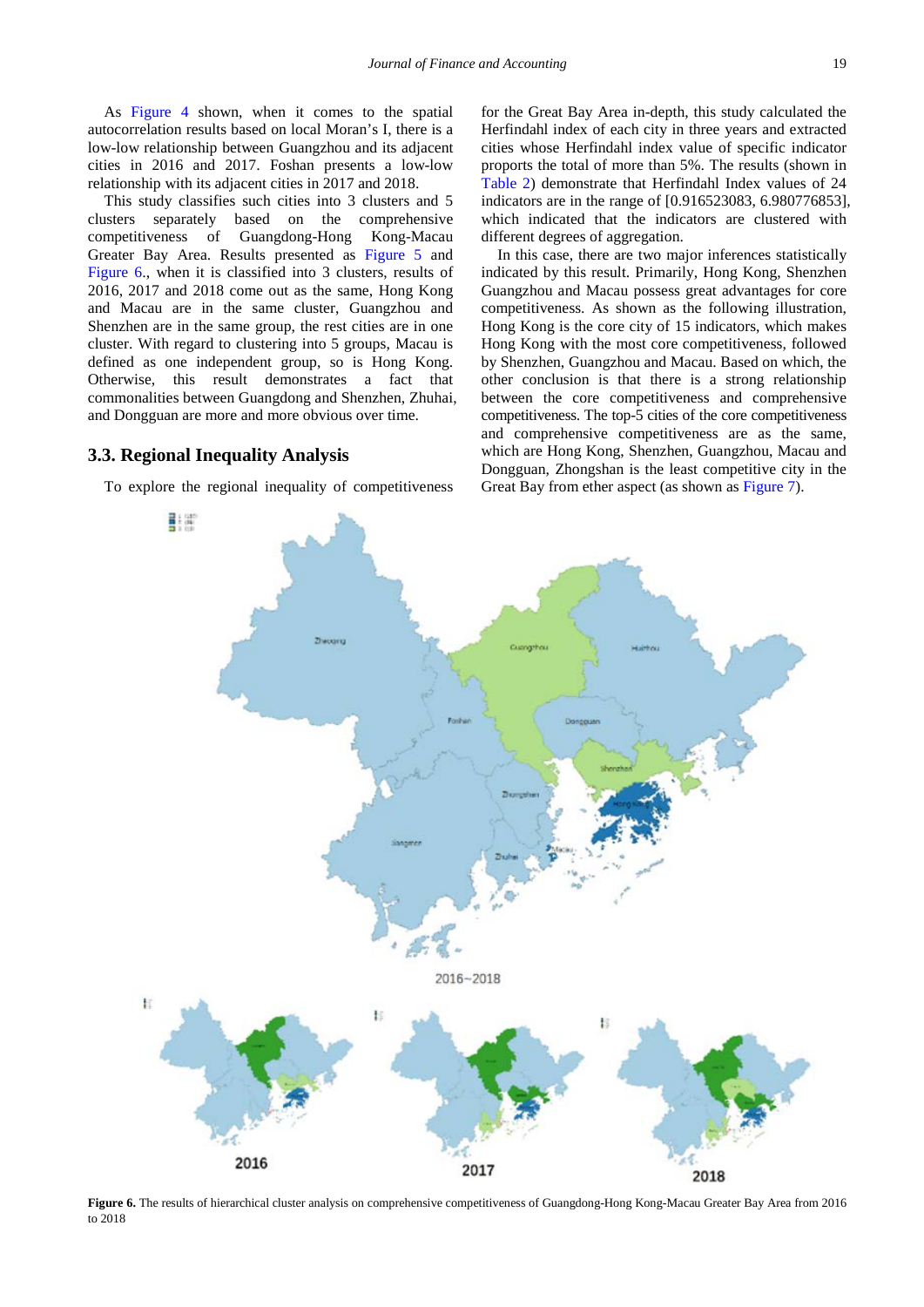<span id="page-5-0"></span>

| Indicators                           | J <sub>1</sub>          | J2                                              | J <sub>3</sub> | J4                  | J5                                                                | J6                                              | J7                     | J8                                                            |  |  |  |
|--------------------------------------|-------------------------|-------------------------------------------------|----------------|---------------------|-------------------------------------------------------------------|-------------------------------------------------|------------------------|---------------------------------------------------------------|--|--|--|
| Herfindahl index                     | 0.916523083             | 1.848500683                                     | 3.097998727    | 2.780691843         | 1.727975859                                                       | 2.879556382                                     | 1.34260239             | 1.811914584                                                   |  |  |  |
|                                      | Hong Kong,<br>Macau.    |                                                 |                |                     |                                                                   |                                                 |                        | Guangzhou,                                                    |  |  |  |
| Cities (the                          | Guangzhou,              | Hong Kong,                                      | Macau          | Shenzhen.<br>Zhuhai | Hong Kong,                                                        | Hong Kong,<br><b>Zhaoqing</b>                   | Hong Kong,<br>Shenzhen | Shenzhen,                                                     |  |  |  |
| proportion $\geq 5\%$ )              | Shenzhen, Zhuhai,       | Macau                                           |                |                     | Shenzhen                                                          |                                                 |                        | Dongguan,                                                     |  |  |  |
|                                      | Foshan, Zhaoqing,       |                                                 |                |                     |                                                                   |                                                 |                        | Huizhou                                                       |  |  |  |
|                                      | Zhongshan               |                                                 |                |                     |                                                                   |                                                 |                        |                                                               |  |  |  |
| Indicators                           | J9                      | J10                                             | J11            | J12                 | J13                                                               | J14                                             | J15                    | J16                                                           |  |  |  |
| Herfindahl index                     | 1.548560103             | 6.980776853                                     | 6.980776853    | 2.829454499         | 0.96986924                                                        | 1.473965762                                     | 1.801753362            | 1.404626808                                                   |  |  |  |
| Cities (the<br>proportion $\geq$ 5%) | Hong Kong,<br>Guangzhou | Hong Kong                                       | Hong Kong      | Macau               | Hong Kong,<br>Macau, Foshan,<br>Zhaoqing,<br>Jiangmen<br>Shenzhen | Guangzhou,<br>Shenzhen,<br>Dongguan,<br>Huizhou | Hong Kong,<br>Shenzhen | Hong Kong,<br>Guangzhou,<br>Shenzhen,<br>Dongguan,<br>Huizhou |  |  |  |
| Indicators                           | J17                     | J18                                             | J19            | J20                 | J21                                                               | J22                                             | J23                    | J24                                                           |  |  |  |
| Herfindahl index                     | 2.72180787              | 1.365485323                                     | 3.002582621    | 2.438782159         | 2.44517077                                                        | 1.799645412                                     | 3.009935947            | 1.231518117                                                   |  |  |  |
| Cities (the<br>proportion $\geq$ 5%) | Macau                   | Guangzhou,<br>Shenzhen,<br>Dongguan,<br>Huizhou | Guangzhou      | Hong Kong           | Hong Kong                                                         | null                                            | Hong Kong              | Hong Kong,<br>Shenzhen,<br>Guangzhou                          |  |  |  |

**Table 2. The Herfindahl index and regional distribution of the third level indicators**

Note: J1: proportion of non-agricultural industries, J2:proportion of output value of tertiary industry and secondary industry, J3: per capita GDP, J4:GDP growth, J5:deposits of financial organs, J6:investment in fixed assets, J7: number of enterprises in top 500 list of China, J8:number of patents, J9:number of national laboratories, J10:number of universities listed in QS-World-university-ranking top-500, J11:investment in R&D, J12:Population density, J13:urbanization level, J14:number of employees in secondary and tertiary industries, J15:number of scientific research practitioners, J16:telecommunication business amount, J17:highway density, J18:average number of high-speed rail service per day, J19:annual airport passenger throughput, J20:port's cargo throughput, J21:total export-import volume, J22:ratio of dependence on foreign trade, J23:foreign direct investment(FDI), J24:Score of word city from GaWC, null: there is no item meeting the requirement.

<span id="page-5-1"></span>

**Figure 7.** The core competitiveness illustration of Guangdong-Hong Kong-Macau Greater Bay Area

Besides, the capacity of science and technology is a dominated key for core competitiveness enhancement, which decides the highest spatial aggregation by contributing the highest average core competitiveness value in this research as 4.330507098. This indicator is evaluated by the sub-indexes of number of patents (J8), number of national laboratories (J9), number of universities listed in QS-World-university-ranking top-500(J10) and investment in R&D (J11). The cities whose Herfindahl index are over 0.05 for these inadicators are encompassed by such three cities exclusively. J9 and J10 are the major indicators to improve the sustainable development of scientific and technological innovation, where Hong Kong and Guangzhou hold great advantages. However, expect Hong Kong, the rest cities' Herfindahl index values of J8 are all higher than J11, the output is more than the input, which indicates the fact that these cities show a higher efficiency on the science and technology capability.

Additionally, international competition capacity is

another reason for inequality of regional competitiveness, which is defined by the sub-indicators of total exportimport volume (J21), ratio of dependence on foreign trade (J22), foreign direct investment (FDI, J23) and Score of word city from GaWC (J11). Hong Kong, Shenzhen and Guangzhou are unfolded a great advantage in these aspects.

Furthermore, economy capacity is the foundation to developing core competitiveness, the capital agglomeration degree defines the allocation capability of regional economy, which is illustrated by the indicators of number of enterprises in top 500 list of China (J7) and deposits of financial organs (J5). The core competitiveness of such indexes is cohered in Hong Kong and Shenzhen. In addition, Macau has great advantages at the aspects of the proportion of output value of tertiary industry and secondary industry, proportion of non-agricultural industries and per capita GDP. Zhaoqing exhibits a strength at the aspects of proportion of non-agricultural industries and investment in fixed assets.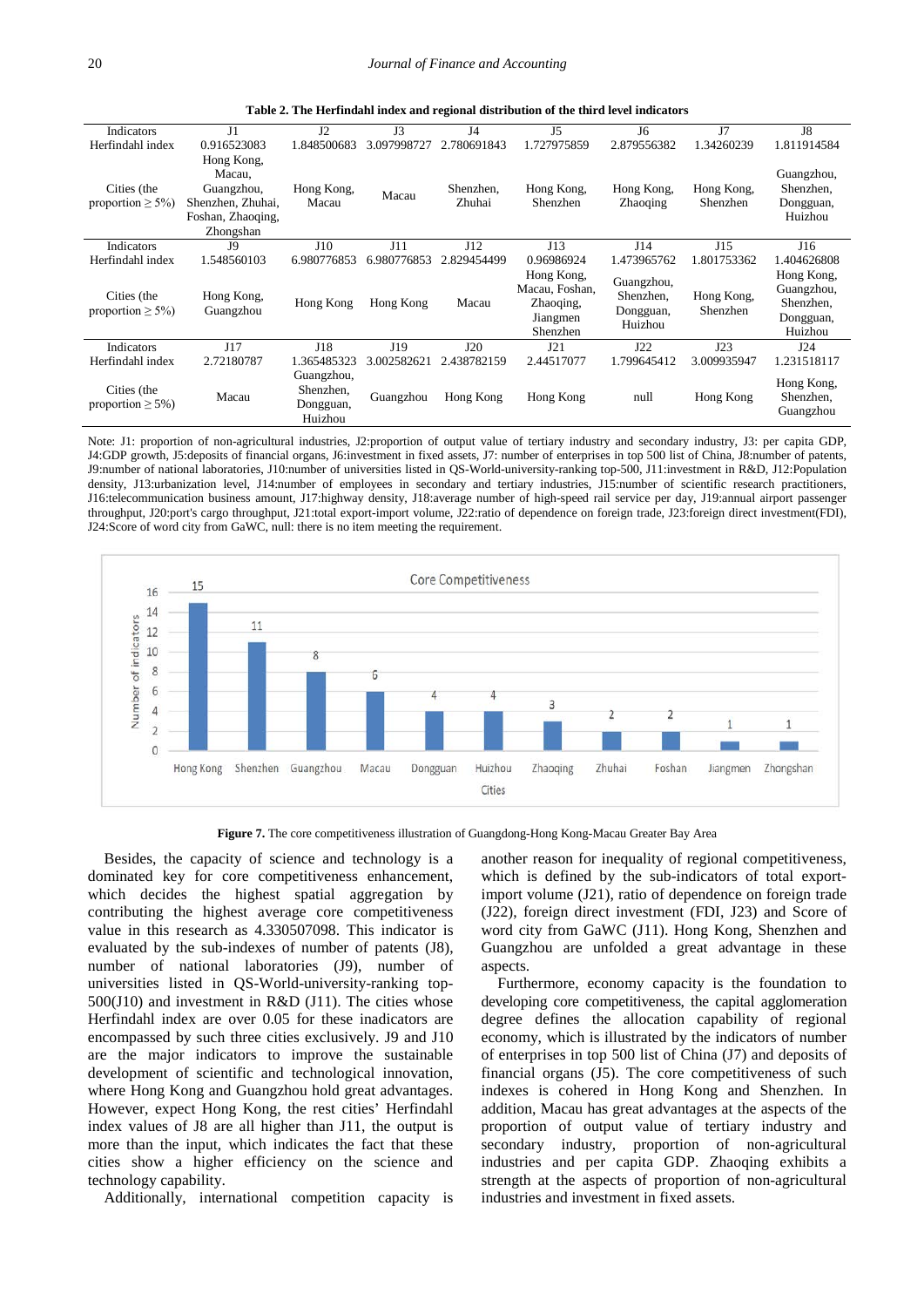<span id="page-6-0"></span>

**Figure 8.** City classification results based on the core competitiveness

In conclusion, the average core competitiveness and the key indexes are all has a distinct inequality in the Great Bay Area. One the one hand, cities of Hong Kong, Shenzhen, Guangzhou and Macau are on the top-5 list of core competitiveness and comprehensive competitiveness, leaving Zhongshan the bottom. On the other hand, Hong Kong, Shenzhen and Guangzhou were respected as the first-tier city with a core competitiveness, which exhibit a huge strength in perspectives of average core competitiveness value, international competition capacity, science and technology capacity and economy capacity. However, Hong Kong and Shenzhen exhibit a higher capital agglomeration capability, Hong Kong and Guangzhou show a greater advantage on sustainable development of scientific and technological innovation, where Guangzhou displays a higher efficiency. With spectacular advantages in economy, Macau is defined as the secondary-tier city. Dongguan and Huizhou were regarded as the third-tier cities with their vital regional influence and partial advantages. Zhaoqing was considered as the fourth-tier with its specific strength in economic aspect. At last, this research thought Zhuhai, Foshan, Jiangmen and Zhongshan as the fifth-tier cities, who display a relatively weak competitiveness. As illustrated as the [Figure 8.](#page-6-0) Hong Kong, Guangzhou, Shenzhen and Macau are the most competitive cities, taking these cities as a dividing line, cities on the left are with a relatively weak core competitiveness, cities on the right are oppositely stronger than the other side.

### **4. Contribution and Limitation**

#### **4.1. Conclusion and Contribution**

In view of the concept of competitiveness, this study makes a deep exploration for competitiveness and regional inequality of Guangdong-Hong Kong-Macau Greater Bay Area, geographically and statistically, which delivers a comprehensive view of the development imbalance of such cities in the aspects of economic capacity, scientific and technology capacity, human resource capacity, public infrastructure capacity and international competition capacity.

There is a regional inequality development in the Great Bay Area. This study defined Hong Kong, Shenzhen and Guangzhou as the first-tier cities of competitiveness, Macau as the second-tier city, Dongguan and Huizhou as the third-tier cities, Zhaoqing as the fourth-tier cities, and Zhuhai, Foshan, Jiangmen and Zhongshan as the fifth-tier cities. Cities of Hong Kong, Guangzhou, Shenzhen and Macau are the most competitive cities, which generates a line through the Great Bay Area, separating this region into two areas with opposite polarities of competitiveness. Moreover, this research found that the first-tier cities exhibit a leading capacity of science and technology and international competition, the first-tier and the second-tier cities present great advantages in economy.

Additionally, a fragile global autocorrelation of comprehensive competitiveness emerges in the Great Bay Area, with a low-low local autocorrelation appearing between Guangzhou, Foshan and their adjacent cities. For somehow, results show that there is a gradually obvious commonality between Guangdong and Shenzhen, Zhuhai and Dongguan surfacing from 2016 to 2018.

Ultimately, to enhance the comprehensive competitiveness of the Great Bay Area, policies especially for weak competitive aspects for specific regions should be pay more attention to.

#### **4.2. Limitation**

This research also exists some inevitable errors, especially with the collected data. For instance, with no